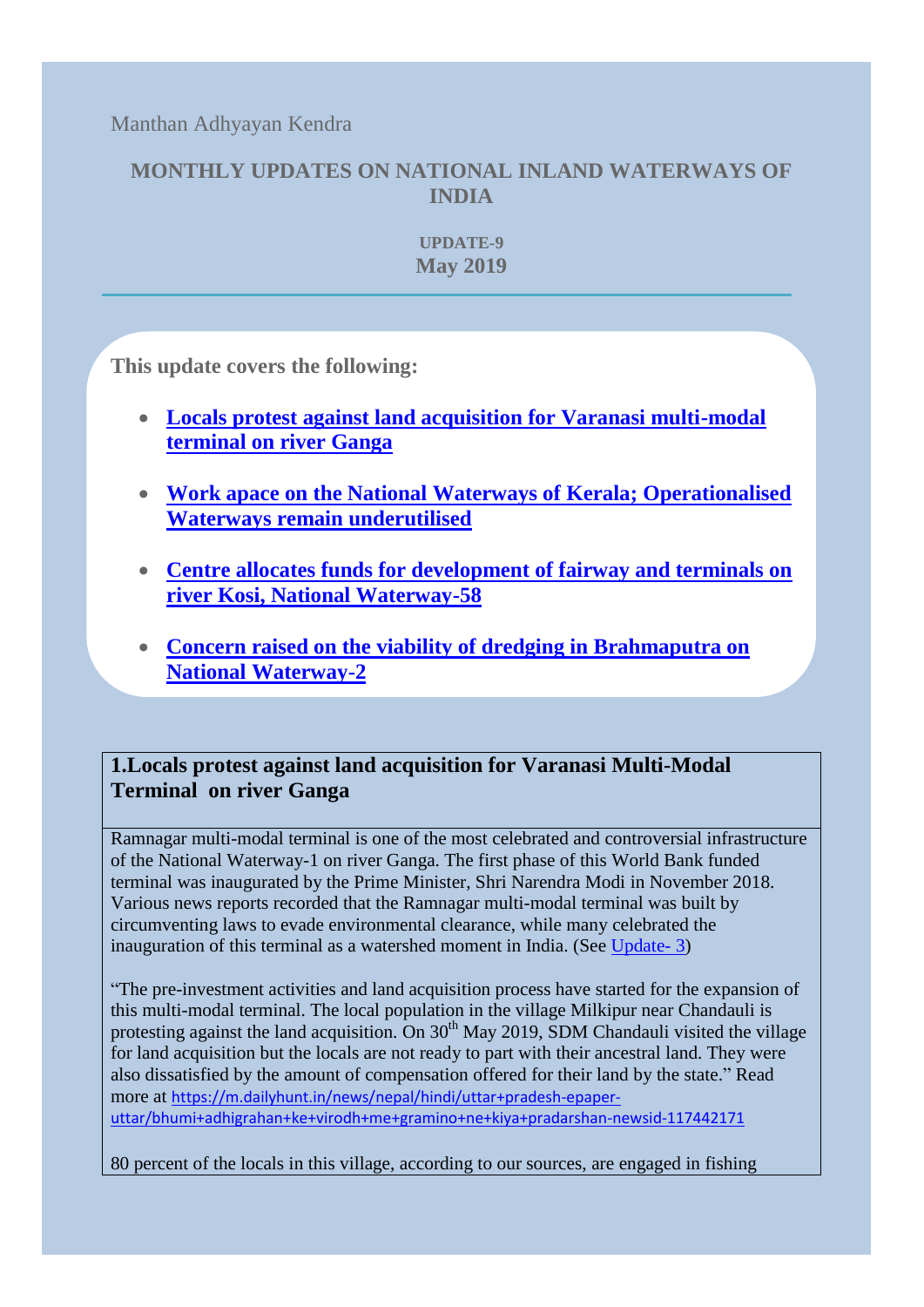activities. The local population is also concerned about the impact of the terminal on the fishing activities which sustain their livelihood.

### **Risks**

#### **Systematic Operations Risk-rating Tool**

| <b>Risk Category</b>                                            | Rating at Approval | <b>Previous Rating</b> | <b>Current Rating</b> |
|-----------------------------------------------------------------|--------------------|------------------------|-----------------------|
| Political and Governance                                        | <b>Moderate</b>    | <b>Moderate</b>        | <b>Moderate</b>       |
| Macroeconomic                                                   | $\bullet$ Low      | $\bullet$ Low          | $\bullet$ Low         |
| Sector Strategies and Policies                                  | <b>Moderate</b>    | <b>Moderate</b>        | <b>Moderate</b>       |
| Technical Design of Project or Program                          | Substantial        | Substantial            | Substantial           |
| Institutional Capacity for Implementation and<br>Sustainability | Substantial        | Substantial            | Substantial           |
| Fiduciary                                                       | <b>Substantial</b> | Substantial            | ● Substantial         |
| <b>Environment and Social</b>                                   | $\bullet$ High     | $\bullet$ High         | $\bullet$ High        |
| <b>Stakeholders</b>                                             | Substantial        | Substantial            | Substantial           |
| Other                                                           | $\bullet$ Low      | $\bullet$ l ow         | $\bullet$ l ow        |
| Overall                                                         | Substantial        | <b>Substantial</b>     | <b>Substantial</b>    |

Risk related to environment and Social aspects of the National Waterway-1 is rated 'high' in this document to the World Bank (24. 05.2019). (Source: [Implementation Status and Results Report,](http://documents.worldbank.org/curated/en/652421558712898289/pdf/Disclosable-Version-of-the-ISR-Capacity-Augmentation-of-the-National-Waterway-1-JAL-MARG-VIKAS-Project-P148775-Sequence-No-04.pdf) Capacity Augmentation of the National Waterway-1)

Land acquisition is claimed to be minimal for inland water transport projects. However, National Waterway-1 (also known as Jal Marg Vikas Project) is a gigantic project, for which three multi-modal terminals (and many intermodal terminals and jetties) are being built at Varanasi, Sahibganj and Haldia for storage and handling of the cargo to be transported through river Ganga. The Consolidated Social Impact Assessment/Resettlement Action Plan made for this project has identified Project Affected families/affected population only for Sahibganj Multi-modal terminal.

### <span id="page-1-0"></span>**2. Work apace on the National Waterways of Kerala; Operationalised Waterways remain underutilised**

"The less-visited backwater interiors of Kottayam will soon be opened for ferrying cargo and people with the Inland Water Authority of India (IWAI) set to commence work on restoring two major water routes that currently lie derelict. According to officials, the agency has conducted a feasibility study on the 28-km Alappuzha-Changanassery Canal and the 38-km Alappuzha-Kottayam-Athirampuzha Canal, which have been notified as National Waterway - 8 (NW-8) and the National Waterway - 9 (NW-9). The findings of the survey, carried out through a selected agency, have been shared with the government for its consideration.

"The primary objective of restoring these routes, he says, is to utilise the region's backwater network as an economical means of transportation. Besides these two routes, the Union government has also notified the 28-km Kottayam-Vaikom Canal in the district as the National Waterway-59. Meanwhile, the 365-km National Waterway-3 that runs through the Kollam-Kozhikode stretch of West Coast Canal remains underutilised even 12 years after its inauguration."

Read more at [https://www.thehindu.com/news/national/kerala/iwai-plans-to-restore-waterways-](https://www.thehindu.com/news/national/kerala/iwai-plans-to-restore-waterways-in-kottayam/article27256005.ece)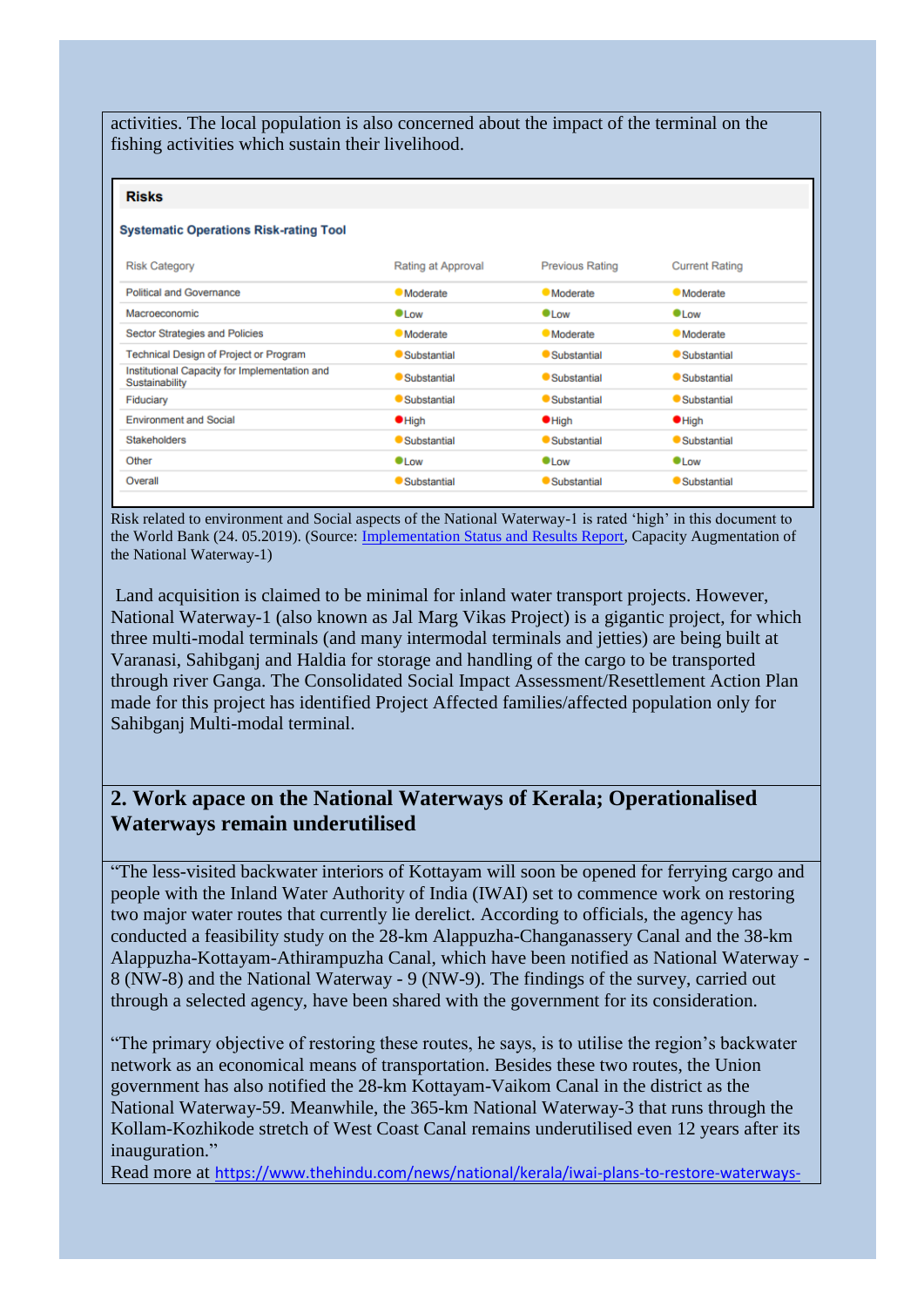in-kottayam/article27256005.ece

# <span id="page-2-0"></span>**3. Centre allocates funds for development of fairway and terminals on river Kosi, National Waterway-58**

According to the news reports, Centre has allocated Rs 15 crores for the development of National Waterway-58 on river Kosi in Bihar. The funds allocated are to be used for the development of fairway and for Kursela and Dhamaraghat terminals on river Kosi. [https://www.bhaskar.com/bihar/katihar/news/development-of-waterway-58-will-be-rs-1568](https://www.bhaskar.com/bihar/katihar/news/development-of-waterway-58-will-be-rs-1568-crores-080150-4602334.html) [crores-080150-4602334.html](https://www.bhaskar.com/bihar/katihar/news/development-of-waterway-58-will-be-rs-1568-crores-080150-4602334.html)



Photograph of proposed site for Kursela terminal at the confluence of Ganga and Kosi rivers, National Waterway-58, captured during the field visit to the National Waterways in Bihar in May 2018. (Source: Manthan Adhyayan Kendra)

Kosi in Bihar is notorious for shifting channels, annual floods and heavy sediment load. The detailed project report of Kosi waterway (Transport Department, Government of Bihar) has indicated that the waterway is financially less viable on the basis of the commodities traffic. Solutions to the changing course and shifting channels of the river Kosi are not clearly presented in the detailed project report. During Manthan's field visit in Bihar, it was found that the river has already shifted away from the proposed terminal site at Kursela.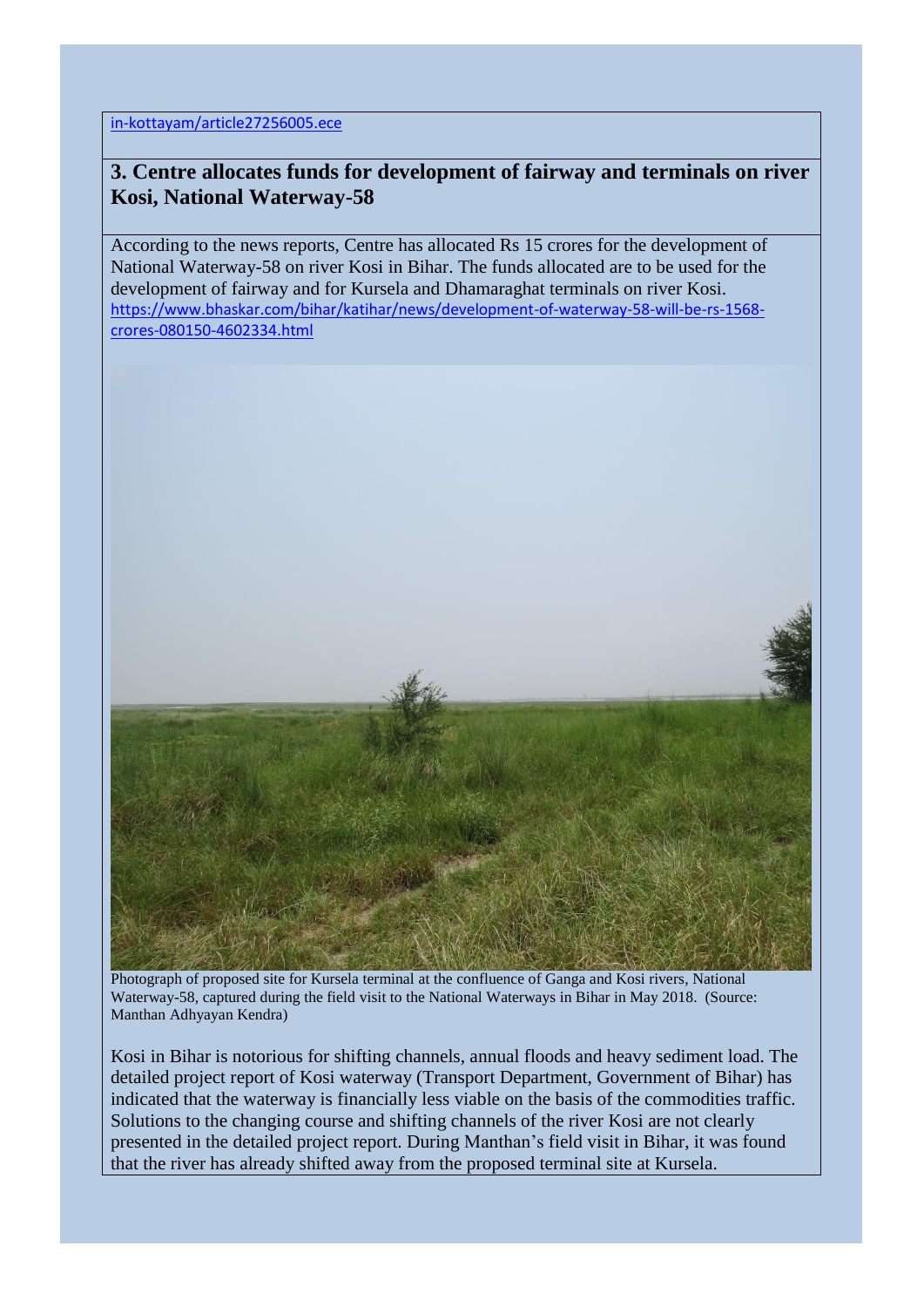Read more at [https://www.manthan-india.org/wp-content/uploads/2018/07/Kosi-and-Gandak-](https://www.manthan-india.org/wp-content/uploads/2018/07/Kosi-and-Gandak-Report-min.pdf)[Report-min.pdf](https://www.manthan-india.org/wp-content/uploads/2018/07/Kosi-and-Gandak-Report-min.pdf)

# <span id="page-3-0"></span>**4. Concerns on dredging in Brahmaputra on National Waterway-2**

"The Brahmaputra River has the second highest sediment yield per square kilometre in the world, exceeded only by that of the Yellow River in China. India's central government and the state government of Assam have planned to dredge the Brahmaputra, with [an initial](https://economictimes.indiatimes.com/news/politics-and-nation/assam-congress-objects-to-dredging-brahmaputra/articleshow/60525876.cms)  [amount of Rs 4 billion](https://economictimes.indiatimes.com/news/politics-and-nation/assam-congress-objects-to-dredging-brahmaputra/articleshow/60525876.cms) (\$57 million). One purpose of this dredging is to reduce flooding by allowing more water to stay in the river. The second is make the Brahmaputra navigable for large vessels – the river has been designated National Waterway 2 by the Inland Waterways [Authority of India.](http://iwai.npglobal.in/) It is planned as a vital component of trans-boundary inland waterways transport between India and Bangladesh.

"Since suspended sediments form the majority of the load, will it be possible to maintain the dredged channel suitable for large vessels at the desired width and depth during the monsoon, when there is daily input of 2.12 million metric tonnes of sediments into the river?" Read more at <https://thewire.in/environment/what-use-is-dredging-the-brahmaputra>



Dredger in Brahmaputra. (Source: Water Resources Department, Government of Assam)

Water Resources Department, Government of Assam has said that the Government is planning to form an expert committee to be sent to China. "To study the management strategies of the Yellow River, and whether they could be applied in the Brahmaputra for controlling flood and erosion, the Govt. is planning to form an expert committee to be sent to China. This study will be conducted in association with the World Bank, where road map will be prepared and will take into account all details related to river engineering,